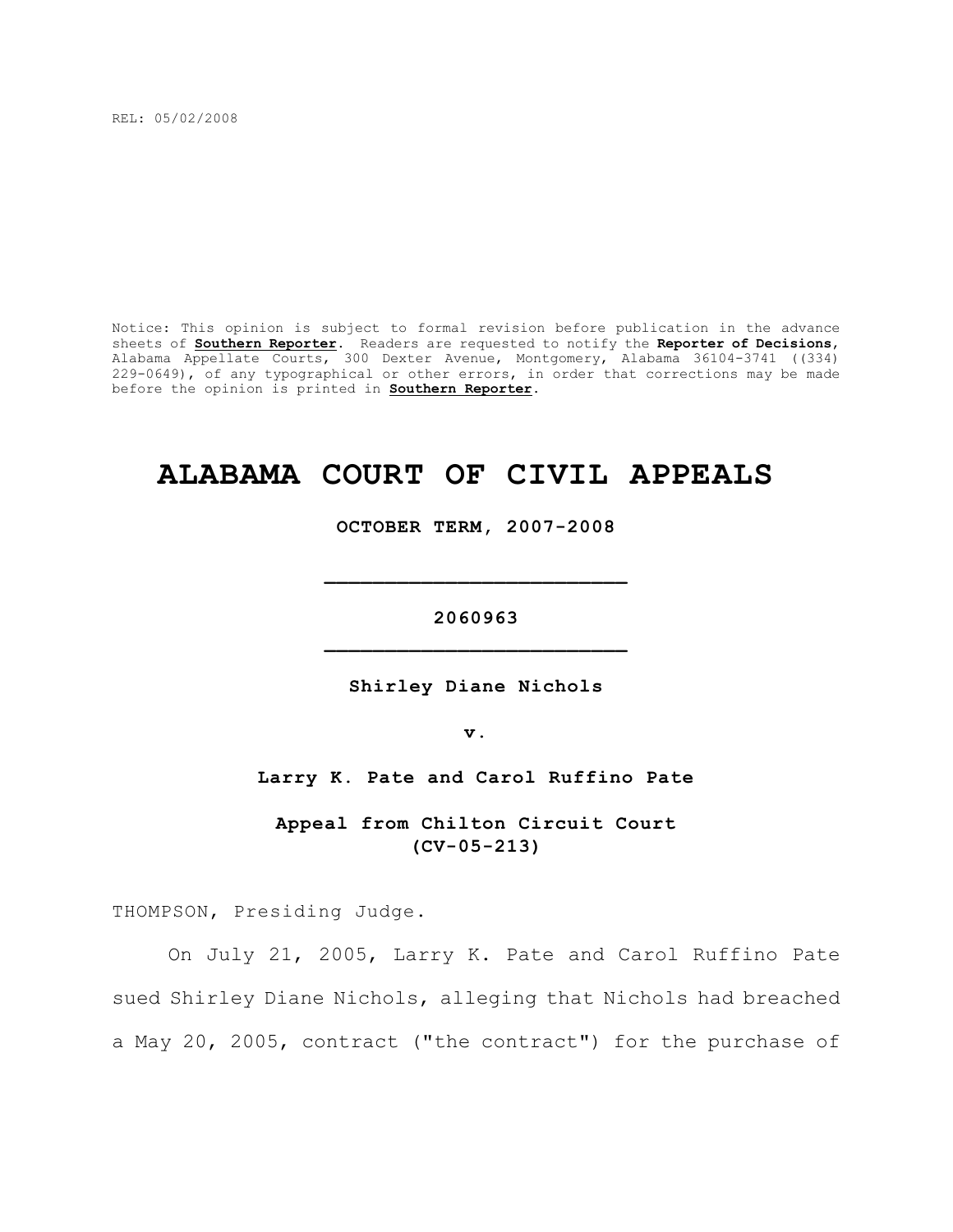real property located in Chilton County.<sup>1</sup> The Pates requested specific performance of the contract and, in the alternative, damages. After personal service of process was attempted at two separate addresses in Tennessee, the Pates filed a motion on August 25, 2005, seeking an order permitting them to serve Nichols by publication. Neither the Pates nor their counsel attached an affidavit to the motion for service by publication. The trial court granted the motion to serve Nichols by publication, and notice of the pending action was published in the Chilton County News, a local newspaper of general circulation, for four consecutive weeks.

On November 15, 2005, the Pates moved for the entry of a default judgment based on Nichols's failure to answer the complaint. On December 13, 2005, the trial court entered a default judgment in favor of the Pates, holding that they were entitled to specific performance of the contract and ordering Nichols to convey the property to the Pates upon payment of the outstanding balance of the contract.

<sup>&</sup>lt;sup>1</sup>Bonnie Caldwell d/b/a Delta Properties, L.L.C., was also named as a defendant in the complaint. The trial court subsequently dismissed the Pates' claims against Caldwell. The dismissal of the Pates' claims against Caldwell is not at issue in this appeal.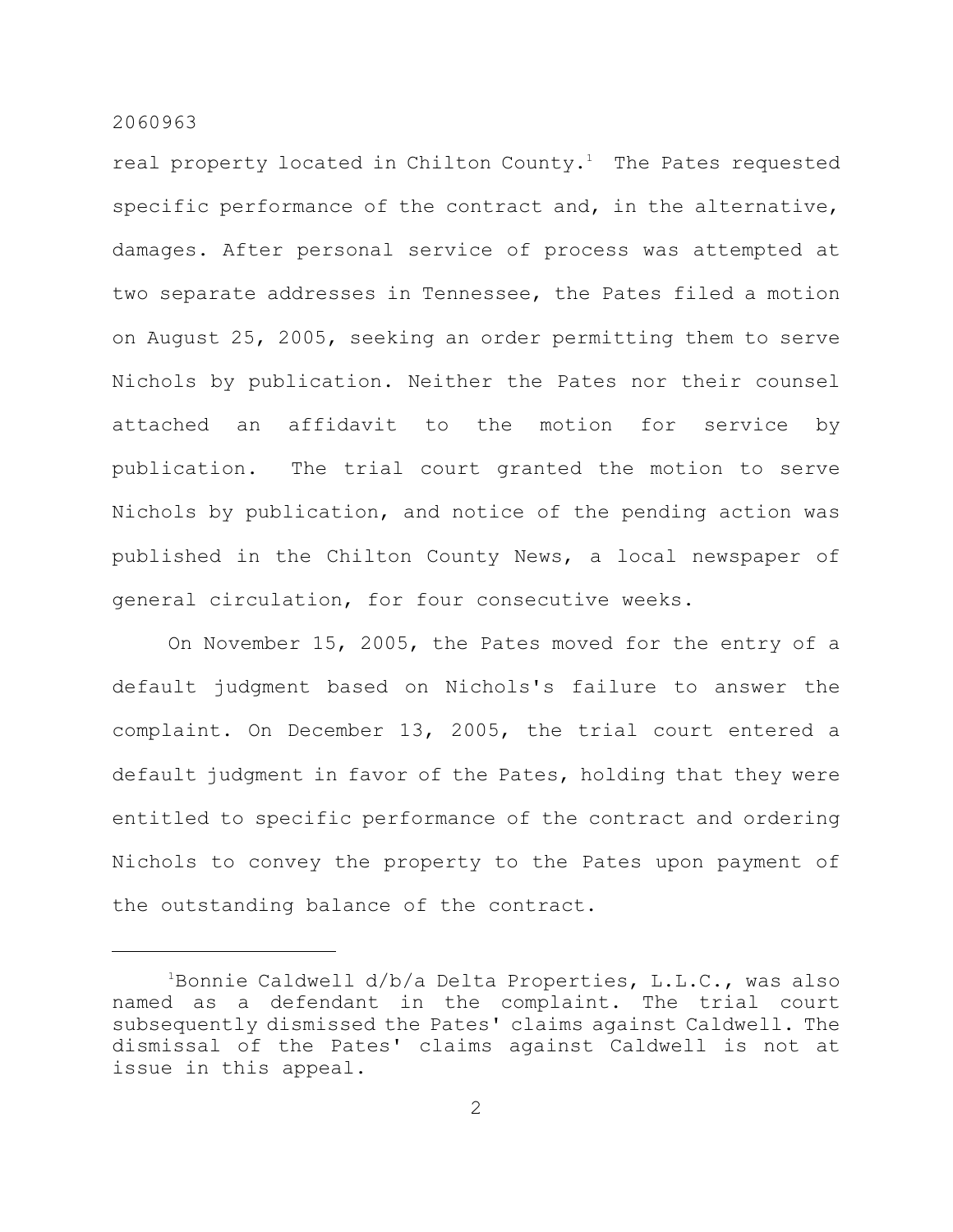On January 16, 2007, Nichols filed a motion, pursuant to Rule 60(b), Ala. R. Civ. P., to set aside the default judgment. In her motion, Nichols alleged, among other things, that the Pates had attempted to serve her by publication but that service had not been perfected because the Pates did not comply with Rule 4.3, Ala. R. Civ. P. After a hearing on the motion, the trial court denied Nichols's motion to set aside the default judgment based on a statement made by Nichols that she had received funds interpleaded by the Pates that had been designated to Nichols in the trial court's December 13, 2005, default judgment. Nichols timely appealed to the supreme court, which transferred the case to this court pursuant to § 12-2-7(6), Ala. Code 1975.

On appeal, Nichols contends that the trial court erred by denying her motion to set aside the default judgment. Specifically, Nichols contends that the judgment was void because, she argues, she was not properly served with the summons and complaint and, therefore, the trial court lacked personal jurisdiction over her. Nichols asserts that the service by publication was improper and that the Pates did not comply with the requirements for service by publication set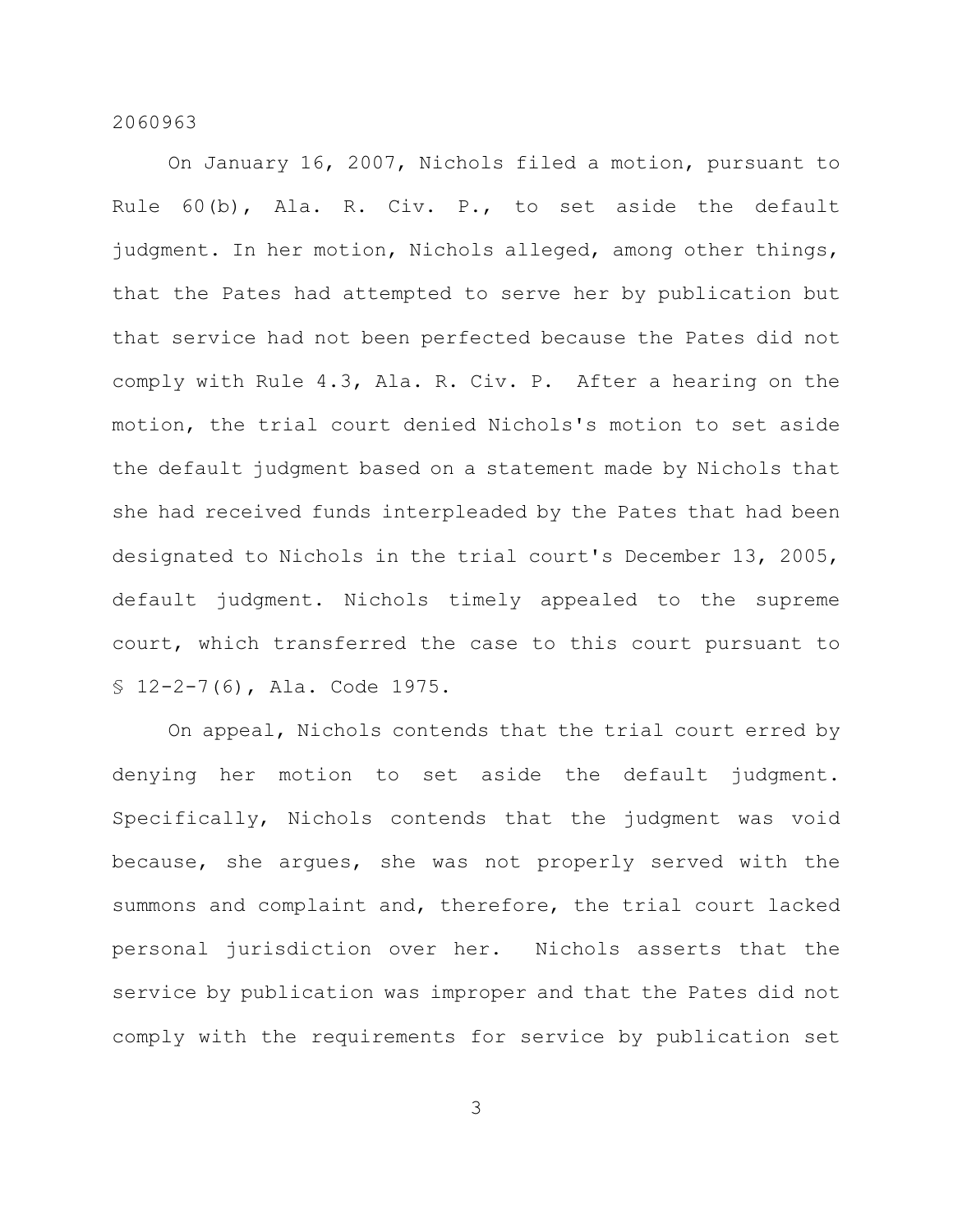forth in Rule 4.3, Ala. R. Civ. P.

Nichols's January 16, 2007, motion to set aside the default judgment asserted grounds for relief cognizable under Rule 60(b)(4), Ala. R. Civ. P. A trial court's ruling on a Rule 60(b)(4) motion is subject to de novo review. Bank of America Corp. v. Edwards, 881 So. 2d 403 (Ala. 2003). In Bank of America, supra, our supreme court stated:

"'"The standard of review on appeal from the denial of relief under Rule 60(b)(4) is not whether there has been an abuse of discretion. When the grant or denial of relief turns on the validity of the judgment, as under Rule  $60(b)(4)$ , discretion has no place. If the judgment is valid, it must stand; if it is void, it must be set aside. A judgment is void only if the court rendering it lacked jurisdiction of the subject matter or of the parties, or if it acted in a manner inconsistent with due process. Satterfield v. Winston Industries, Inc., 553 So. 2d 61 (Ala. 1989)."'"

881 So. 2d at 405, quoting Image Auto, Inc. v. Mike Kelley Enters., Inc., 823 So. 2d 655, 657 (Ala. 2001), quoting in turn Insurance Mgmt. & Admin., Inc. v. Palomar Ins. Corp., 590 So. 2d 209, 212 (Ala. 1991). See also Northbrook Indem. Co. v. Westgate, Ltd., 769 So. 2d 890, 893 (Ala. 2000).

The failure to effect proper service under Rule 4, Ala. R. Civ. P., deprives the trial court of personal jurisdiction over the defendant and renders a default judgment void.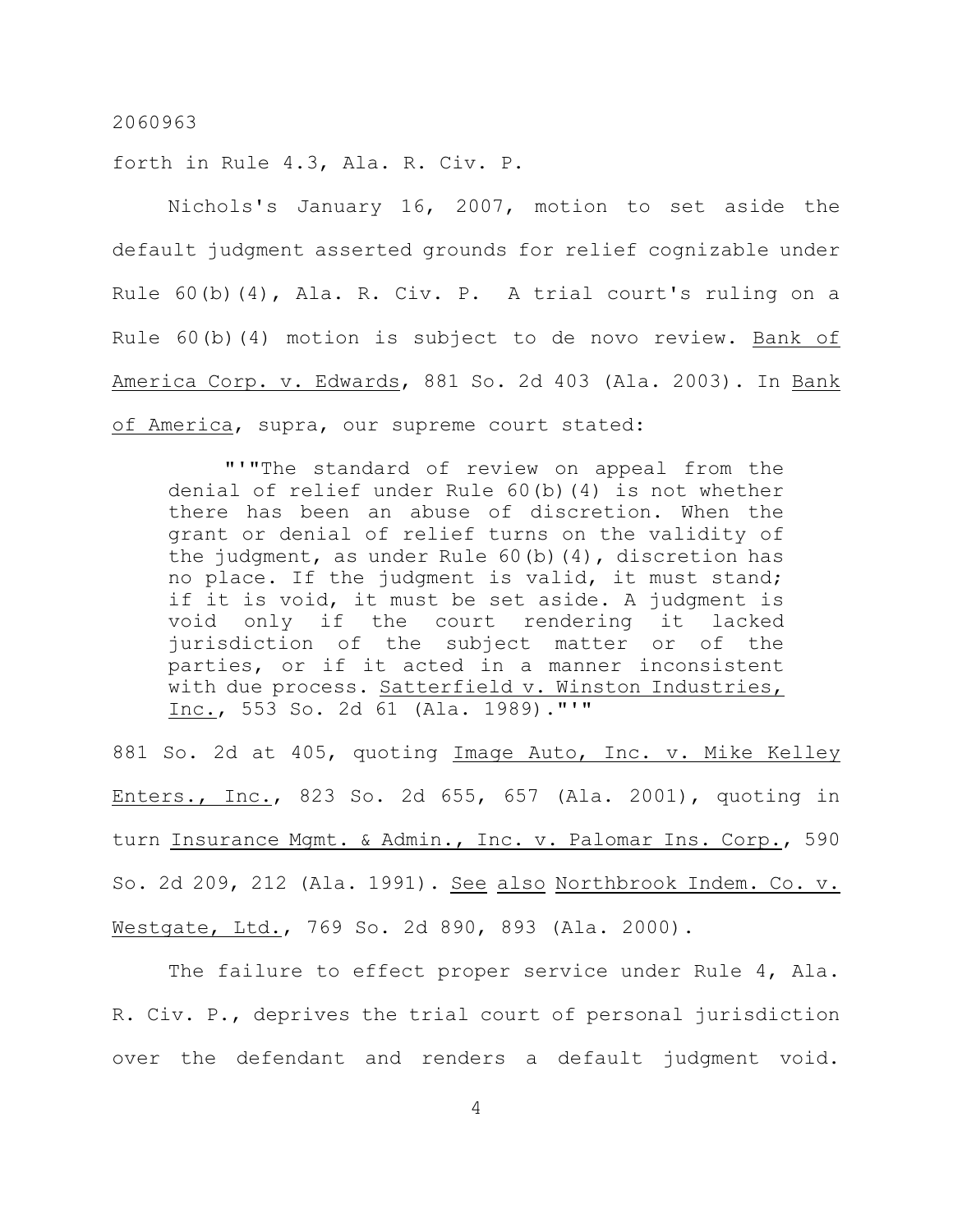Cameron v. Tillis, 952 So. 2d 352 (Ala. 2006); Image Auto, Inc. v. Mike Kelley Enters., Inc., supra. In Bank of America, supra, our supreme court also stated:

"'One of the requisites of personal jurisdiction over a defendant is "perfected service of process giving notice to the defendant of the suit being brought." Ex parte Volkswagenwerk Aktiengesellschaft, 443 So. 2d 880, 884 (Ala. 1983). "When the service of process on the defendant is contested as being improper or invalid, the burden of proof is on the plaintiff to prove that service of process was performed correctly and legally." Id. A judgment rendered against a defendant in the absence of personal jurisdiction over that defendant is void. Satterfield v. Winston Industries, Inc., 553 So. 2d 61 (Ala. 1989).'"

881 So. 2d at 405, quoting Horizons 2000, Inc. v. Smith, 620 So. 2d 606, 607 (Ala. 1993). See also Northbrook, 769 So.2d at 893.

Rule 4.3(d), Ala. R. Civ. P., governs the procedure for service by publication and provides, in pertinent part,

"(1) Affidavit Necessary. Before service by publication can be made in an action where the identity or residence of a defendant is unknown ... or where the defendant avoids service, an affidavit of a party or the party's counsel must be filed with the court averring that service of summons or other process cannot be made because either the residence is unknown to the affiant and cannot with reasonable diligence be ascertained, or, the identity of the defendant is unknown ... or, the defendant avoids service, averring facts showing such avoidance.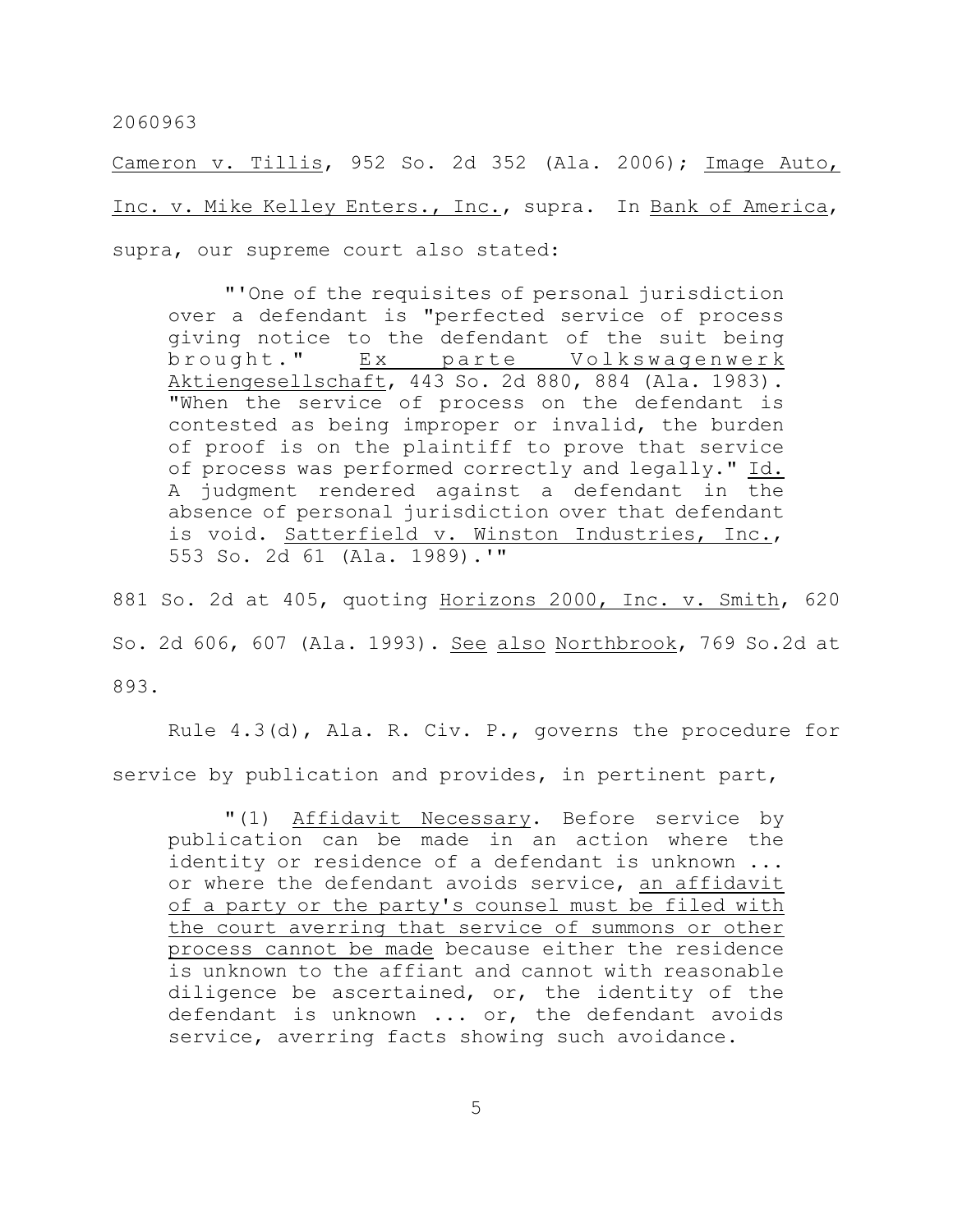"(2) How Published. Upon the filing of the affidavit the clerk shall direct that service of notice be made by publication in a newspaper of general circulation in the county in which the complaint is filed; and, when publication is authorized under subdivision 4.3(c), also in the county of the defendant's last known location or residence within the United States. If no newspaper of general circulation is published in the county, then publication shall be in a newspaper of general circulation published in an adjoining county."

(Emphasis added.)

The record in this case indicates that the Pates attempted to serve Nichols at two different addresses in Tennessee. It is undisputed that Nichols is a resident of Tennessee. The first attempt to serve Nichols by certified mail resulted in the return of the certified mail because "no such street" existed. The record indicates that the second attempt to send Nichols the complaint by certified mail resulted in its return as unclaimed. Shortly after the second attempt to serve Nichols failed, the Pates filed a motion for service by publication. In that motion, the Pates stated only that they had attempted to serve Nichols at two separate addresses in Tennessee and that the real property at issue in the complaint was located in Chilton County. The Pates did not file an affidavit in conjunction with their motion for service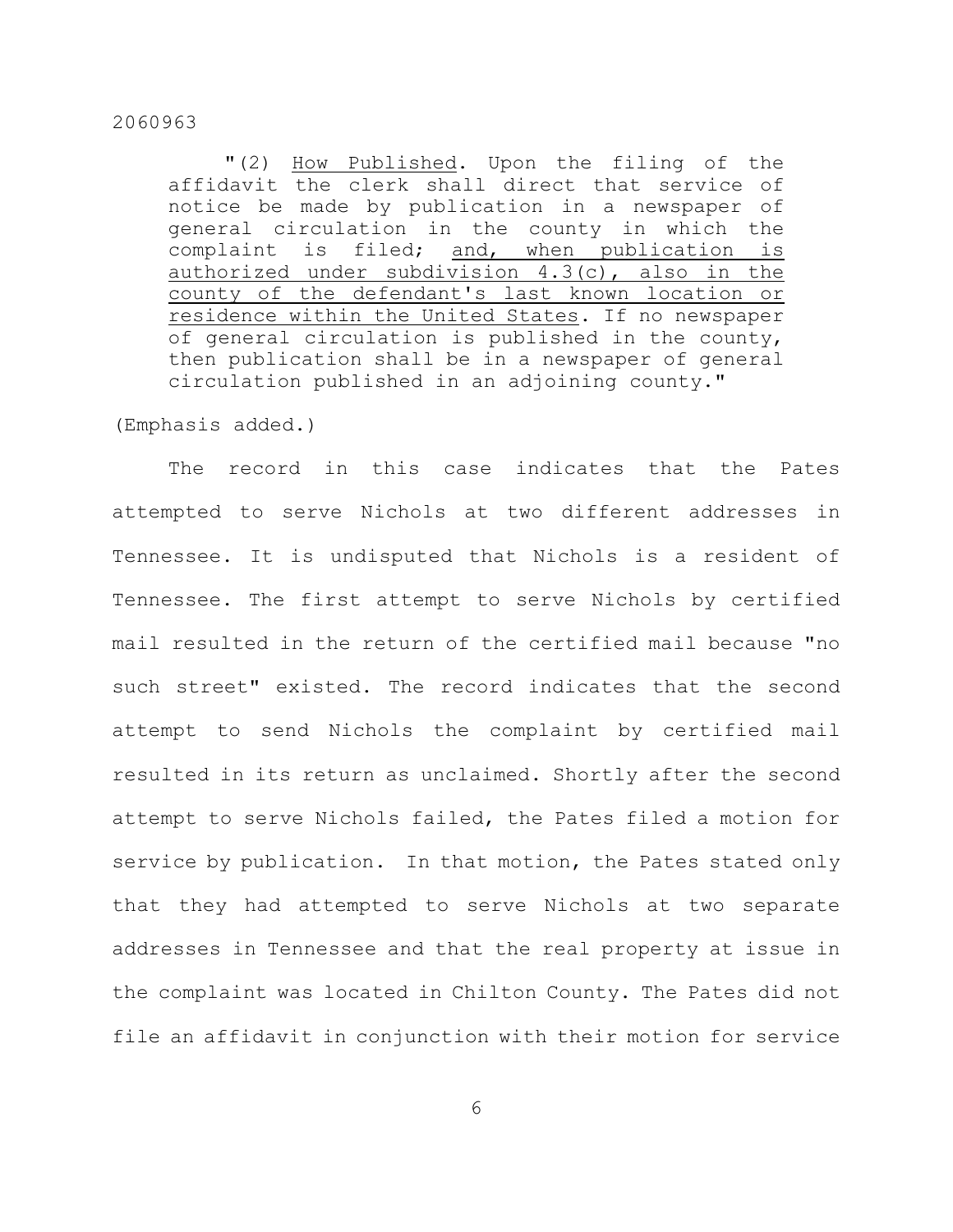by publication. After the trial court granted the Pates' motion to serve Nichols by publication, notice of the action was published in the Chilton County News for four consecutive weeks.

The record contains no evidence indicating that Nichols attempted to avoid service. Accordingly, we need not determine whether the Pates complied with Rule 4.3(d) by filing an affidavit and publishing the notice in the county of the Nichols's last known location or residence. A showing that the defendant, either a resident or nonresident, has avoided service is a prerequisite to service by publication. See Rule 4.3(c), Ala. R. Civ. P.; Webster v. Cetinkaya, 638 So. 2d 834 (Ala. 1994).

Subsection (c) of Rule 4.3 provides for the service by publication of both resident and nonresident defendants who avoid service of process and states, in pertinent part:

"When a defendant avoids service and that defendant's present location or residence is unknown and the process server has endorsed the fact of failure of service and the reason therefor on the process and returned it to the clerk or where the return receipt shows a failure of service, the court may, on motion, order service to be made by publication."

In Fisher v. Amaraneni, 565 So. 2d 84, 87 (Ala. 1990), our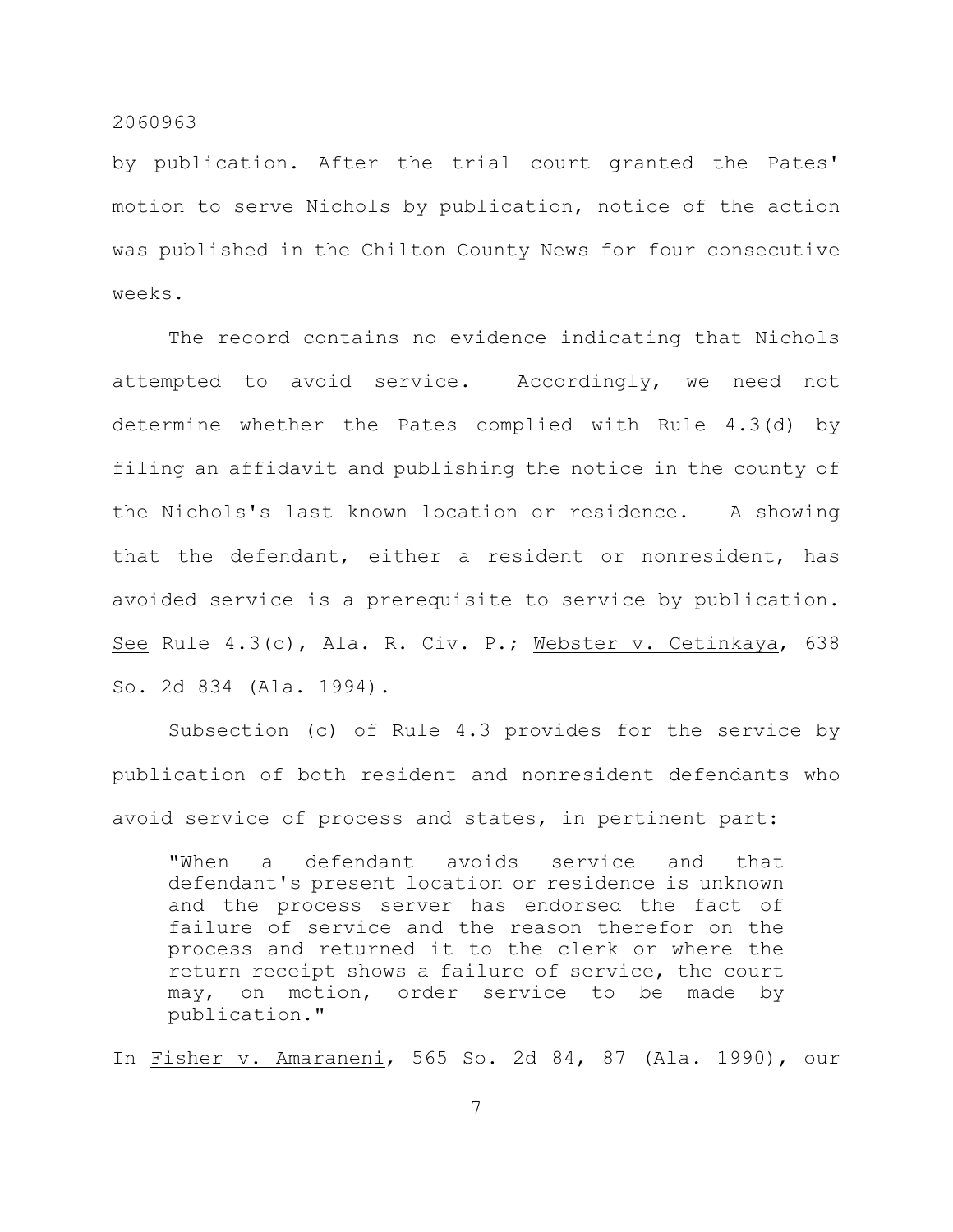supreme court recognized:

"In the official comments to Rule 4.3(c), it is stated that 'more than mere inability to find the defendant is required because of the use of the term "avoidance" of service. Without this element of culpability on the part of the defendant when plaintiff has failed to obtain service other than by publication, substantial constitutional questions may be posed by the obtaining of an in personam judgment by publication.' In Federal Deposit Ins. Corp. v. Sims, 100 F.R.D. 792, 796 (N.D. Ala. 1984), a [federal] district court, interpreting Rule 4.3, [Ala.] R. Civ. P., stated the following:

"'It is obvious that the draftsmen required proof of "culpability" or a "hiding out" by a defendant before suggesting that an in personam judgment can be entered on service by publication.'"

To prove that Nichols was avoiding service, the Pates had to show not only an inability to serve Nichols, but also that Nichols was actively avoiding service of process. "[T]he return of certified mail 'unclaimed' does not in and of itself constitute avoidance of service of process so as to justify service of process ... by publication." Wise v. Siegel, 527 So. 2d 1281, 1281 (Ala. 1988). Because the record does not indicate that Nichols actively avoided the Pates' attempts to serve her with the summons and complaint, service of process by publication under Rule 4.3 was improper as a matter of law.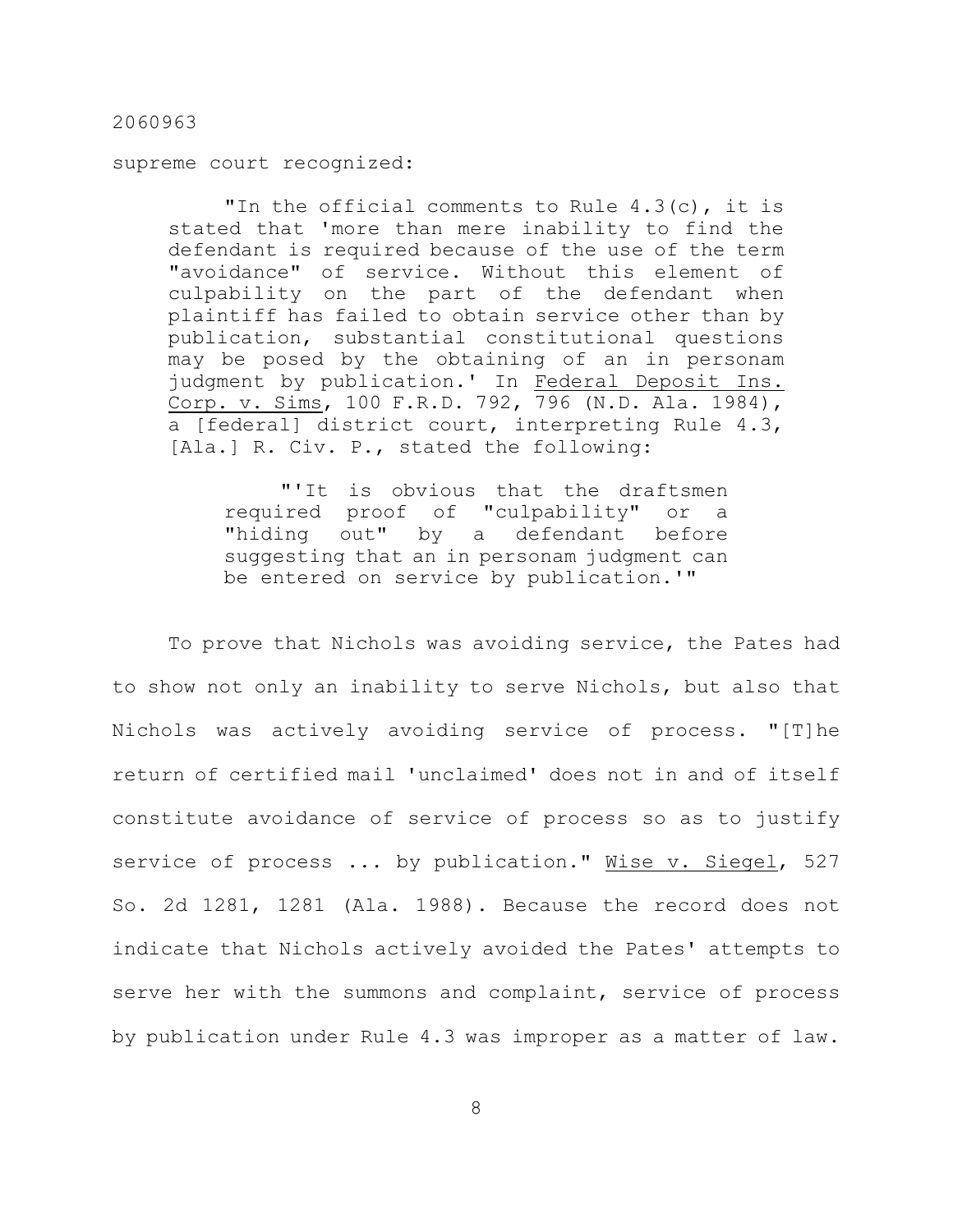Id.

The Pates argue on appeal that even if this court finds that Nichols was not properly served by publication, Nichols submitted to the jurisdiction of the trial court when she accepted funds interpleaded by the Pates that had been designated to Nichols in the trial court's December 13, 2005, default judgment. In support of their contention that Nichols waived any objection to personal jurisdiction, the Pates rely solely on this court's decision in Victore Insurance Co. v. Ross Neely Systems, Inc., 757 So. 2d 473 (Ala. Civ. App. 2000). In Victore, Ross Neely Systems, Inc., sued Everywhere Trucking, Inc., and its surety, Victore Insurance Company, an Oklahoma corporation, in Alabama seeking to recover the value of services provided to Everywhere Trucking. Before Ross Neely brought its lawsuit in Alabama, Victore, as surety for Everywhere Tucking, filed an interpleader action in the District Court of Oklahoma County, Oklahoma, in an effort to settle Everywhere Trucking's outstanding debts equitably. 757 So. 2d at 474. Victore named Ross Neely as a defendant creditor in the interpleader action. Almost two years later, the Oklahoma court entered an order of discharge, and Ross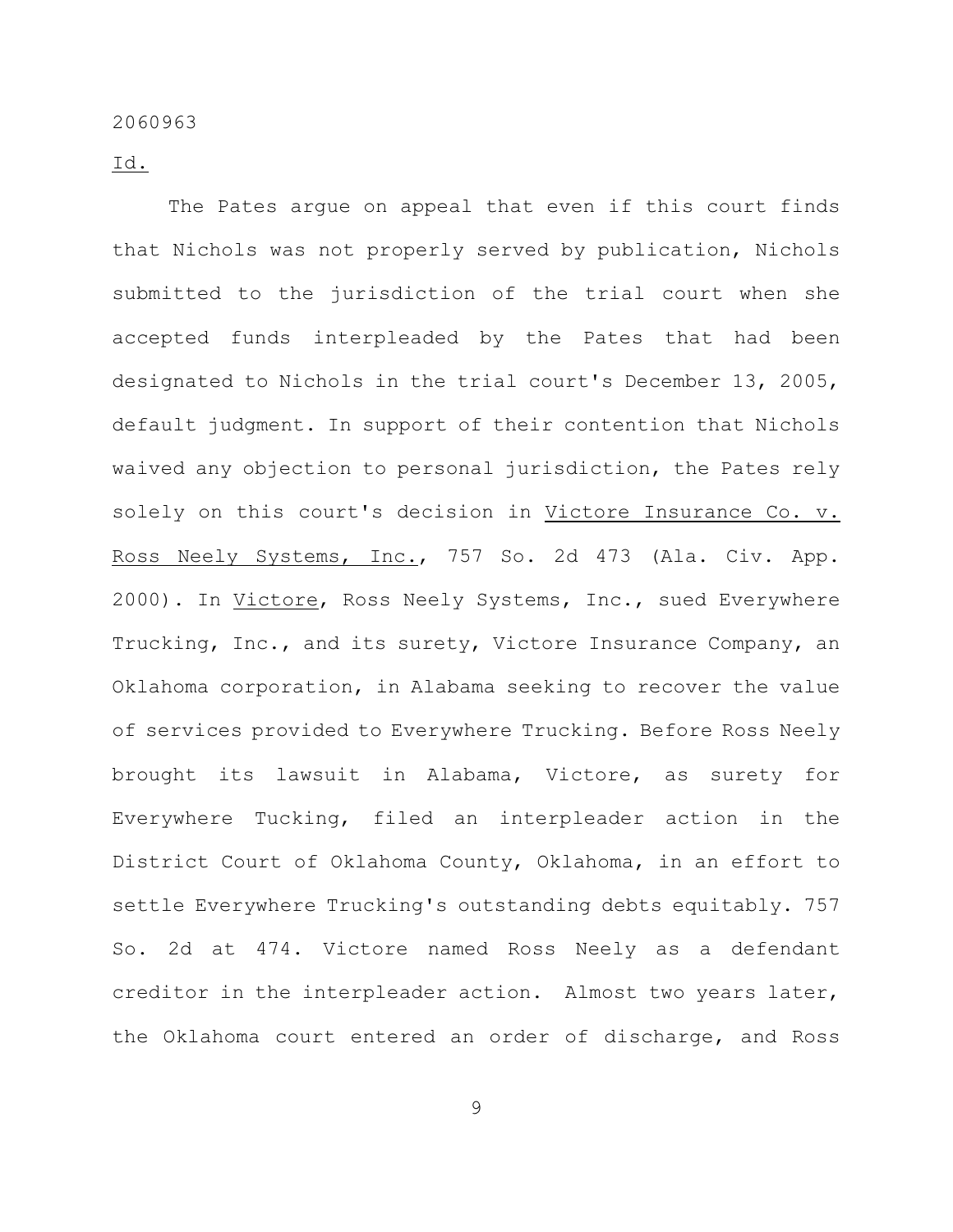Neely received a check in the amount of \$1,372.77, representing its share of the money paid by Victore. Ross Neely deposited the check. Id. The Alabama trial court subsequently entered a judgment in favor of Ross Neely in the amount of \$2,838.40. Victore appealed that judgment to this court.

On appeal, Victore contended that the Alabama trial court had erred in awarding Ross Neely \$2,838.40 because, it argued, when that amount was added to the \$1,372.77 paid by Victore in the Oklahoma case, the total of the two awards exceeded Victore's liability under the surety bond. In response to that argument, Ross Neely argued that the Oklahoma court did not have personal jurisdiction over it when the Oklahoma court entered its judgment in the interpleader action. This court reversed the judgment of the trial court and rejected Ross Neely's argument, stating:

"Personal jurisdiction can be intentionally waived. Walnut Equip. Leasing Co. v. Long, 550 So. 2d 998 (Ala. Civ. App. 1989); Insurance Corp. of Ireland, Ltd. v. Compagnie des Bauxites, 456 U.S. 694, 102 S.Ct. 2099, 72 L.Ed.2d 492 (1982). We have no Alabama case on point; however, common sense dictates that Ross Neely cannot accept the benefit awarded to it by the judgment of the Oklahoma court and then contend that the Oklahoma court did not have jurisdiction to make that award. Therefore, we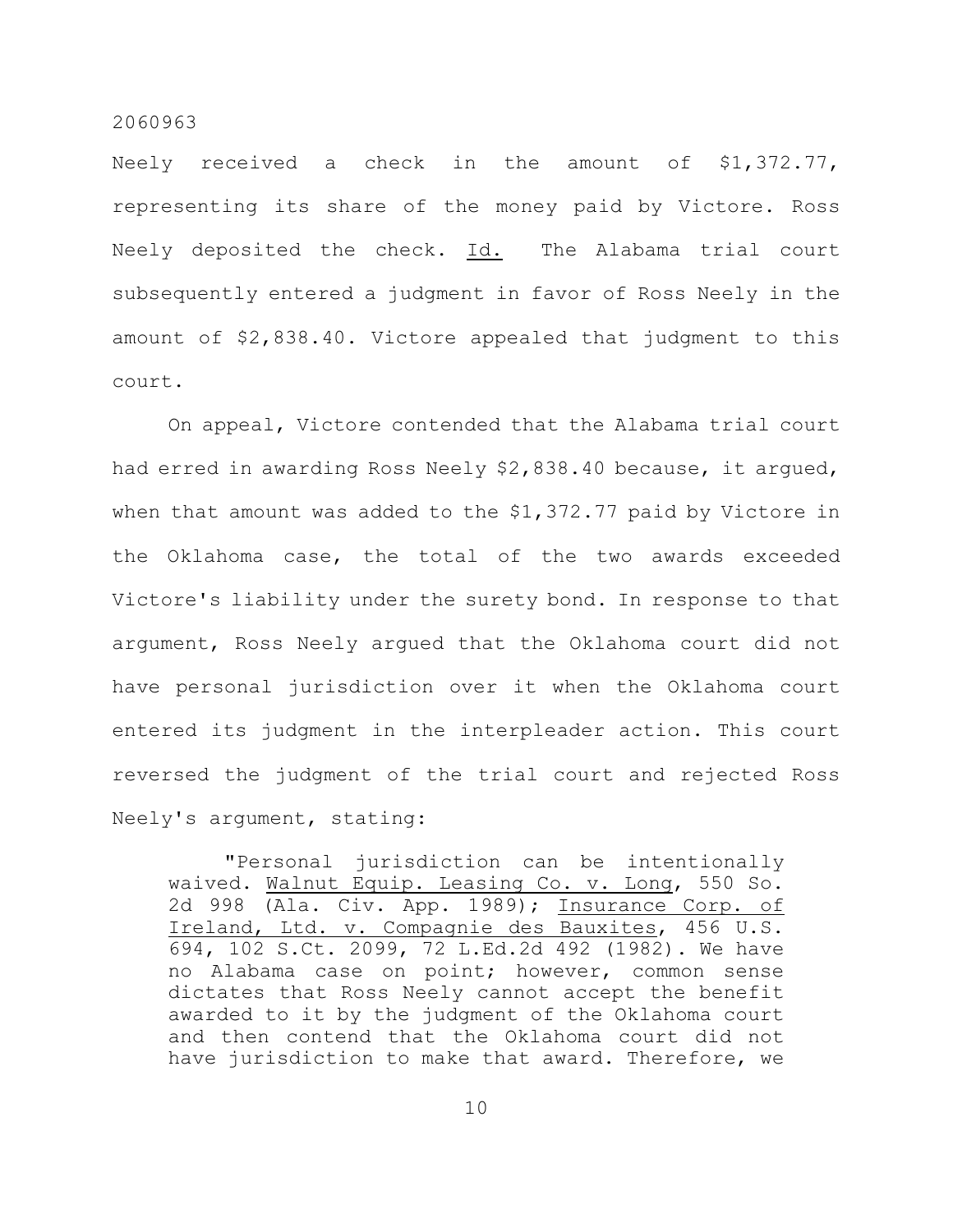hold that by accepting the judgment Ross Neely waived any objections it might have had to the jurisdiction of the Oklahoma court. We do, however, limit this holding to the facts of this case."

Victore Ins. Co. v. Ross Neely Systems, Inc., 757 So. 2d at 474.

The instant case is distinguishable from Victore. The record in this case indicates that Nichols, a Tennessee resident, never received proper notice that the Pates had brought claims against her in Alabama. After she failed to appear and answer the complaint, the trial court entered a default judgment, ordering the Pates to pay \$11,500 to the circuit clerk of Chilton County and ordering the circuit clerk, after deducting certain fees and costs, to pay the remaining balance to Nichols. Nichols subsequently filed a motion to set aside the default judgment. Following a hearing on Nichols's motion, the trial court denied the motion, noting on the case-action summary that Nichols "state[d] in Court that she has received the interplead[ed] funds."

In Victore, this court limited it holding to the facts of that case, which revealed that Ross Neely had both accepted the interpleaded funds in the Oklahoma court and acquiesced to the judgment of the Oklahoma court. In this case, Nichols did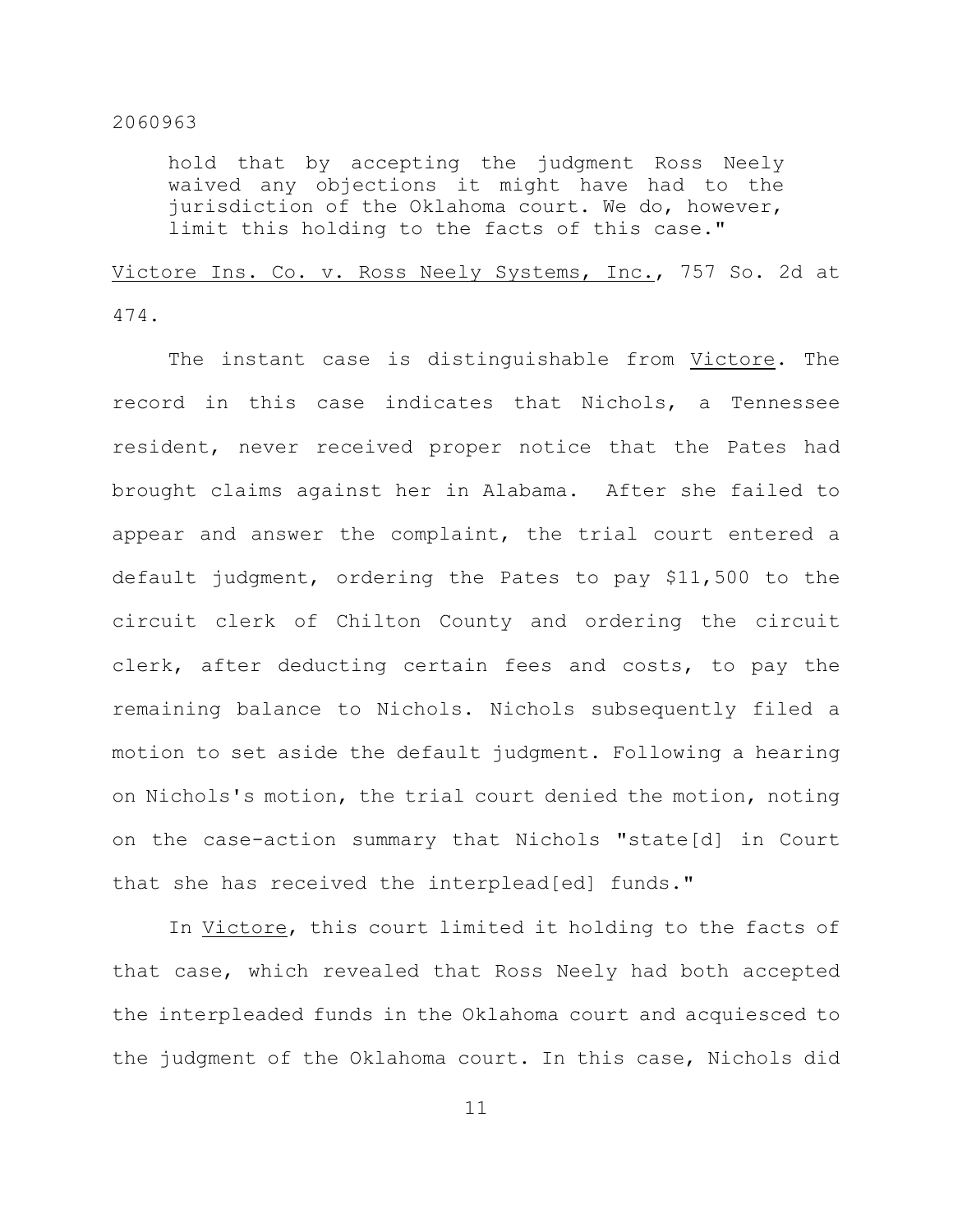not accept the judgment of the trial court; her unwillingness to accept the judgment is evidenced by her motion to set aside the default judgment. The trial court's determination that Nichols had merely received the interpleaded funds, without a finding that Nichols had accepted the benefit of those funds, is insufficient to warrant a conclusion that Nichols waived personal jurisdiction.

Because the Pates failed to properly serve Nichols with the summons and complaint, the trial court did not acquire jurisdiction over Nichols. Thus, the default judgment against Nichols is void, and the trial court should have granted Nichols's motion for relief from the judgment. We reverse the trial court's order denying Nichols's motion to set aside the default judgment pursuant to Rule 60(b)(4), Ala. R. Civ. P., and we remand the case for further proceedings consistent with this opinion.

REVERSED AND REMANDED WITH INSTRUCTIONS.

Pittman, J., concurs.

Bryan, J., concurs in the result, without writing.

Thomas, J., dissents, with writing, which Moore, J., joins.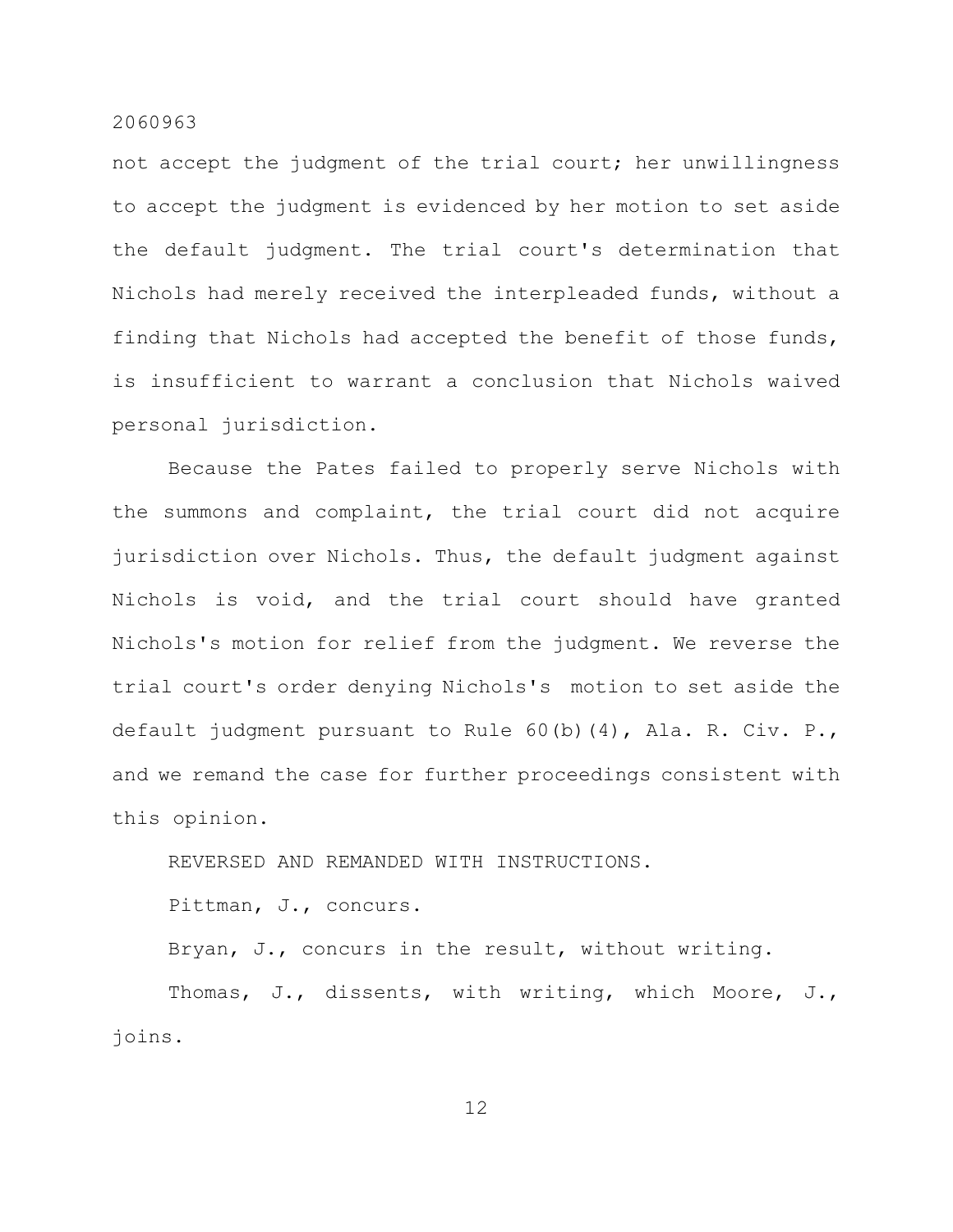THOMAS, Judge, dissenting.

I dissent from the majority opinion's reversal of the trial court's judgment denying Shirley Nichols's motion to set aside the default judgment.

Personal jurisdiction can be intentionally waived. Walnut Equip. Leasing Co. v. Long, 550 So. 2d 998 (Ala. Civ. App. 1989). In Victore Insurance Co. v. Ross Neely Systems, Inc., 757 So. 2d 473 (Ala. Civ. App. 2000), this court held that Ross Neely Systems, Inc., had waived personal jurisdiction by accepting the judgment of an Oklahoma court by receiving and depositing interpleaded funds. The majority opinion distinguishes Victore Insurance Co. on the bases that, in this case, Nichols "never received proper notice that the Pates had brought claims against her" and that Nichols was unwilling to "accept the judgment of the trial court" as "evidenced by her motion to set aside the default judgment."

 $So. 2d at .$ 

In Victore Insurance Co., this court stated:

"We have no Alabama case on point; however, common sense dictates that Ross Neely cannot accept the benefit awarded to it by the judgment of the Oklahoma court and then contend that the Oklahoma court did not have jurisdiction to make that award. Therefore, we hold that by accepting the judgment